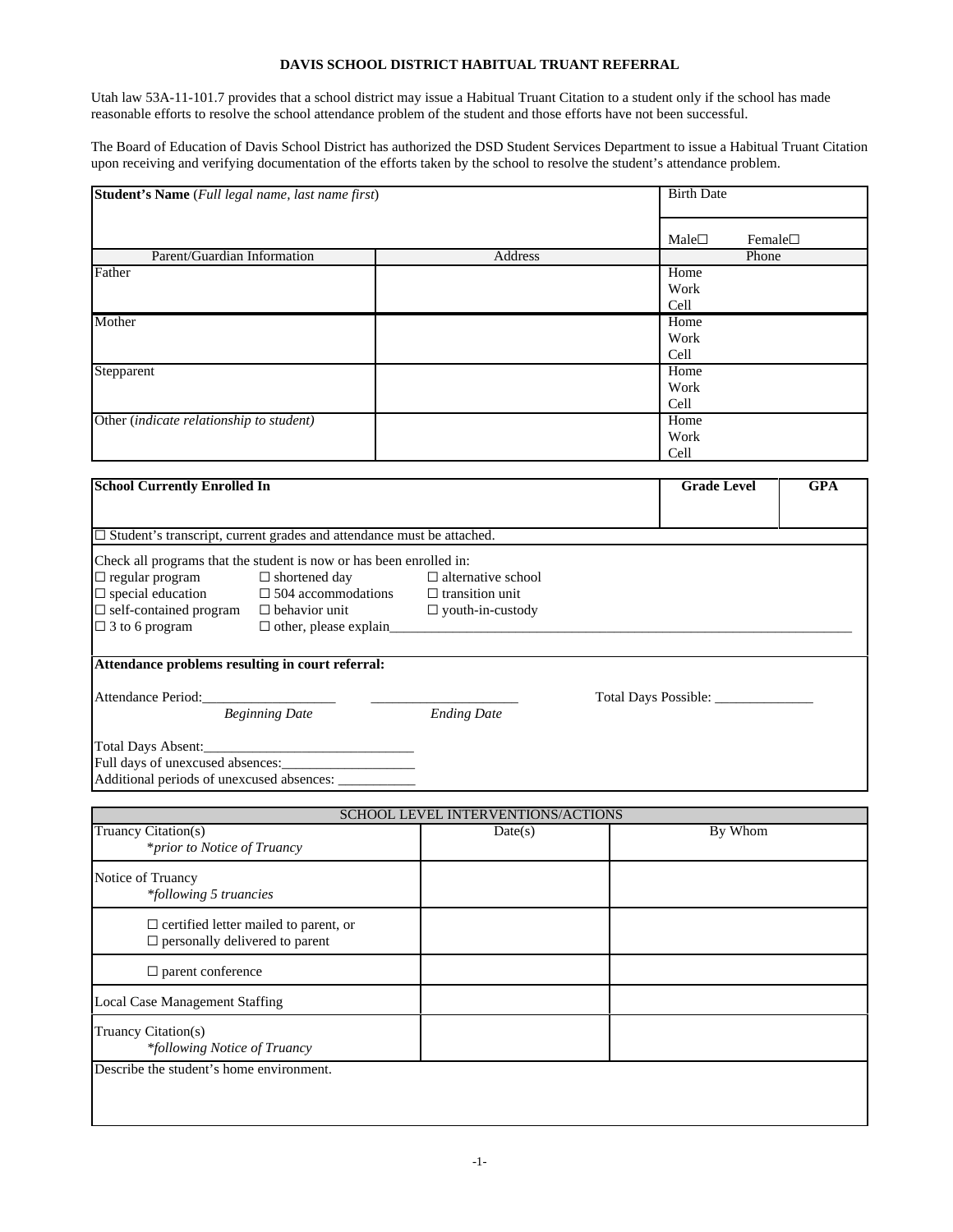| □defiance                                                            | $\Box$ peer pressure                                                                                              |  | Identify the major factors influencing the student's attendance issues:<br>$\Box$ learning problems<br>$\Box$ family dynamics | $\Box$ emotional problems<br>$\Box$ other                                                            |  |  |
|----------------------------------------------------------------------|-------------------------------------------------------------------------------------------------------------------|--|-------------------------------------------------------------------------------------------------------------------------------|------------------------------------------------------------------------------------------------------|--|--|
|                                                                      | <b>Referral to Student Services</b><br>*following 10 truancies & LCM staffing                                     |  |                                                                                                                               |                                                                                                      |  |  |
|                                                                      |                                                                                                                   |  | Check all interventions the school has taken not identified above:                                                            |                                                                                                      |  |  |
|                                                                      |                                                                                                                   |  |                                                                                                                               |                                                                                                      |  |  |
|                                                                      |                                                                                                                   |  |                                                                                                                               |                                                                                                      |  |  |
|                                                                      |                                                                                                                   |  |                                                                                                                               | $\Box$ parent phone call(s) – dates and with whom                                                    |  |  |
|                                                                      |                                                                                                                   |  |                                                                                                                               |                                                                                                      |  |  |
|                                                                      |                                                                                                                   |  |                                                                                                                               | $\Box$ letter(s) to parent/guardian requesting assistance $\Box$                                     |  |  |
|                                                                      |                                                                                                                   |  |                                                                                                                               | $\Box$ adjustments to schedule – dates and explanation $\Box$                                        |  |  |
|                                                                      |                                                                                                                   |  |                                                                                                                               | $\Box$ alternatives proposed by parent – dates and explanation $\Box$                                |  |  |
|                                                                      |                                                                                                                   |  |                                                                                                                               | $\Box$ participation in truancy mediation, if available – dates                                      |  |  |
|                                                                      |                                                                                                                   |  |                                                                                                                               |                                                                                                      |  |  |
|                                                                      |                                                                                                                   |  |                                                                                                                               | $\Box$ behavior contract – date and explanation $\Box$                                               |  |  |
|                                                                      |                                                                                                                   |  |                                                                                                                               | $\Box$ Other(s) please provide dates and explanation $\Box$                                          |  |  |
|                                                                      |                                                                                                                   |  |                                                                                                                               |                                                                                                      |  |  |
|                                                                      |                                                                                                                   |  |                                                                                                                               |                                                                                                      |  |  |
|                                                                      |                                                                                                                   |  |                                                                                                                               |                                                                                                      |  |  |
| $\overline{\Box}$ yes                                                | $\Box$ no                                                                                                         |  |                                                                                                                               | Does truancy seem to be the student's major school disciplinary problem?                             |  |  |
| $\square$ yes                                                        | $\Box$ no                                                                                                         |  | Does the student run away from home or school?                                                                                |                                                                                                      |  |  |
| $\square$ yes                                                        | $\Box$ no                                                                                                         |  | To your knowledge, is the student ungovernable at home?                                                                       |                                                                                                      |  |  |
| $\square$ yes                                                        | $\Box$ no                                                                                                         |  |                                                                                                                               |                                                                                                      |  |  |
| $\square$ yes                                                        | $\Box$ no                                                                                                         |  |                                                                                                                               |                                                                                                      |  |  |
| $\square$ yes                                                        | $\Box$ no                                                                                                         |  | Is the student on probation?                                                                                                  |                                                                                                      |  |  |
| $\square$ yes                                                        | $\Box$ no                                                                                                         |  |                                                                                                                               | Is Youth Services or DCFS presently involved with the student?                                       |  |  |
| $\square$ yes                                                        | $\Box$ no                                                                                                         |  |                                                                                                                               | Did parents attend conferences scheduled with administrators/teachers?                               |  |  |
| $\square$ yes                                                        | $\Box$ no                                                                                                         |  |                                                                                                                               | In-school-suspensions for truancy? Number of days _______________________________                    |  |  |
| $\square$ yes                                                        | $\Box$ no                                                                                                         |  |                                                                                                                               |                                                                                                      |  |  |
| $\Box$ yes                                                           | $\Box$ no                                                                                                         |  |                                                                                                                               | Suspensions out of school for truancy? Number of days ___________________________                    |  |  |
| $\square$ yes                                                        | $\Box$ no                                                                                                         |  |                                                                                                                               | Suspensions out of school for other disciplinary issues? Number of days ____________________________ |  |  |
| $\square$ yes                                                        | Has the student been referred to District Level Case Management? Reason for referral _______________<br>$\Box$ no |  |                                                                                                                               |                                                                                                      |  |  |
| $\square$ yes<br>$\Box$ no                                           |                                                                                                                   |  |                                                                                                                               |                                                                                                      |  |  |
| Describe the areas the student has achieved success?                 |                                                                                                                   |  |                                                                                                                               |                                                                                                      |  |  |
|                                                                      |                                                                                                                   |  |                                                                                                                               |                                                                                                      |  |  |
|                                                                      |                                                                                                                   |  |                                                                                                                               |                                                                                                      |  |  |
| What are the critical factors influencing the student?               |                                                                                                                   |  |                                                                                                                               |                                                                                                      |  |  |
| What is the prognosis regarding the student's future at your school? |                                                                                                                   |  |                                                                                                                               |                                                                                                      |  |  |
|                                                                      |                                                                                                                   |  |                                                                                                                               |                                                                                                      |  |  |
|                                                                      |                                                                                                                   |  |                                                                                                                               |                                                                                                      |  |  |
| DISTRICT LEVEL INTERVENTIONS/ACTIONS                                 |                                                                                                                   |  |                                                                                                                               |                                                                                                      |  |  |
|                                                                      | Pre-Court Hearing Date<br>Recommendations                                                                         |  |                                                                                                                               |                                                                                                      |  |  |
|                                                                      |                                                                                                                   |  |                                                                                                                               |                                                                                                      |  |  |
|                                                                      |                                                                                                                   |  |                                                                                                                               |                                                                                                      |  |  |
|                                                                      |                                                                                                                   |  |                                                                                                                               |                                                                                                      |  |  |